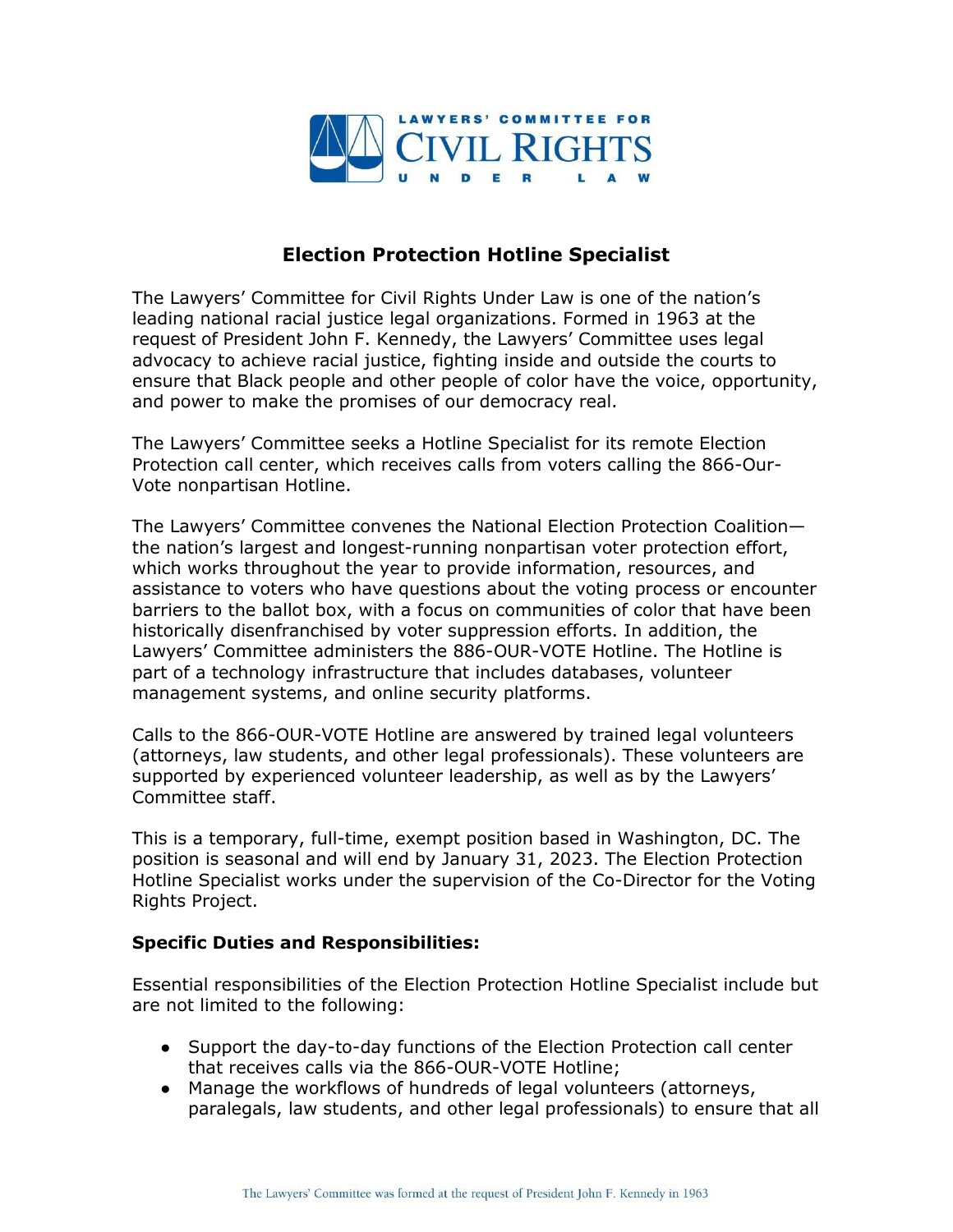callers receive the highest quality of assistance while collecting necessary data;

- Direct volunteers to resources with the information needed to support callers to the Hotline;
- Assist volunteers with technical questions;
- Assist in and track the process of updating voting rights substantive materials;
- Develop and conduct training for volunteer leadership, front-line volunteers, and coalition partners;
- Monitor calls documented in the Election Protection database system to ensure that systemic problems are being addressed;
- Track updates to volunteer resources, including technical support guides, state-specific information, and training resources;
- Create quantitative and qualitative daily reports summarizing call data to help identify trends and inform Election Protection coalition activities and messaging;
- Identify and engage volunteers who can take on leadership roles; and
- Provide technical and best practices assistance support to other Election Protection Hotlines that provide bilingual language support.

## **Minimum Requirements and Competencies:**

- Demonstrated ability to work with a range of technology platforms, synthesize complex information, train volunteers, and communicate clearly. (Bachelor's Degree Preferred. Candidates with a law degree can apply, but this is not a staff attorney position. Four years or more of work experience as a community or political organizer can substitute for a Bachelor's Degree);
- Experience managing volunteers;
- Comfort and familiarity with volunteer management systems and other specialized tools;
- Patience, flexibility, and detail-oriented nature, with strong organizational skills;
- Ability to work well with a team and be affable;
- Experience working with minority communities, preferably;
- Experience in campaigns, election processes, election organizing, or voter protection efforts is a plus;
- Experience managing volunteers in a remote setting is a plus;
- Commitment to staying in the position through January 31, 2023; and
- Comfortable working with new software and communications platforms.

**To Apply**: Please submit a cover letter and resume, including graduation completion dates, to [https://podio.com/webforms/27509131/2130915.](https://podio.com/webforms/27509131/2130915) No calls will be accepted. The position will remain open until filled, and applications will be reviewed on a rolling basis. Salary and benefits are competitive for a nonprofit legal organization. Staff Benefits include Employer Sponsored (Medical, Dental, and Group Life & AD&D); Voluntary Benefits